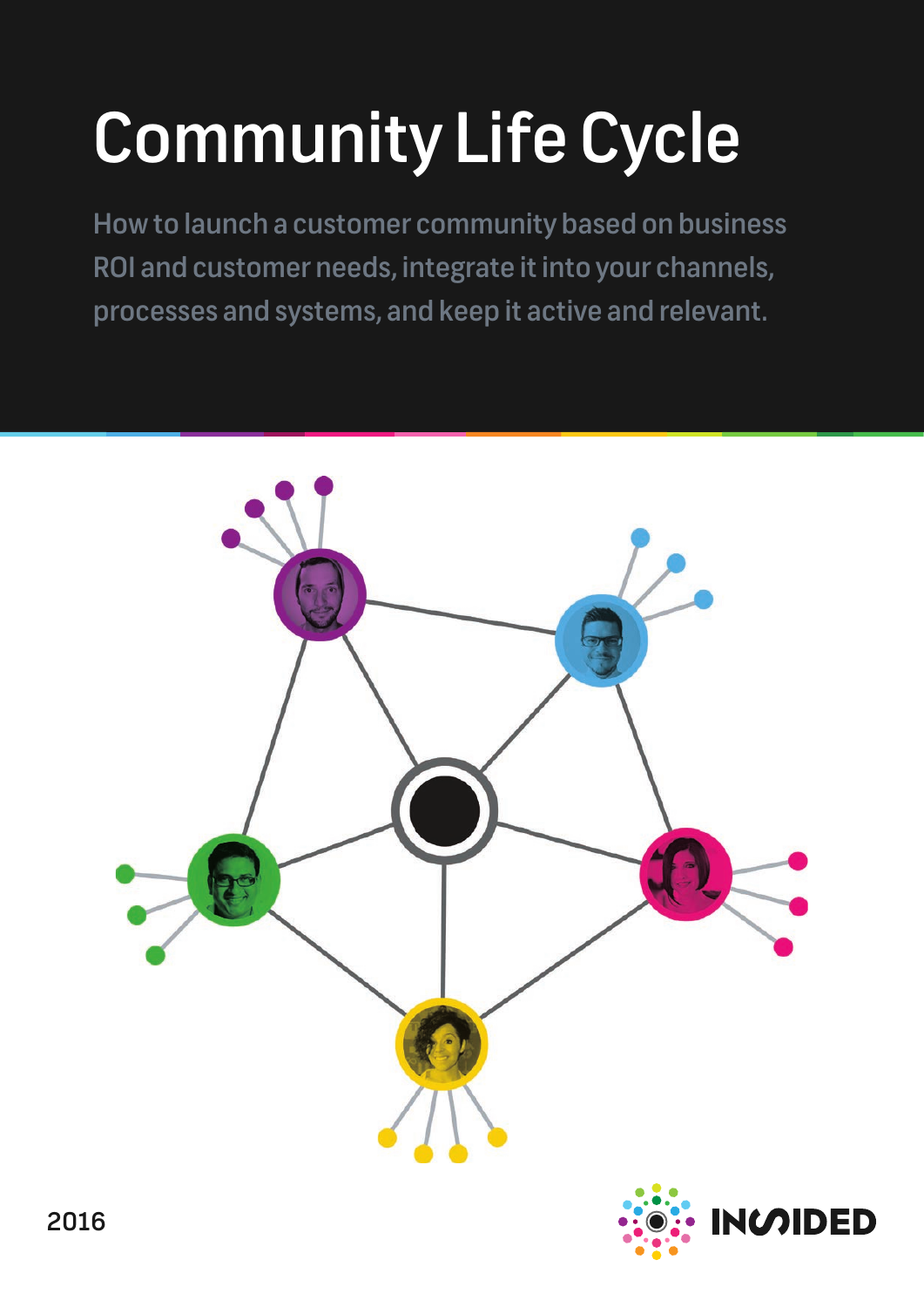### **Introduction**  $\mathscr{L}$  $6 - 12$  $0 - 9$  $6 - 18$  $2 - 3$  $> 2,5$ weeks months months years Development stock Seemertation Construction Establishment Maturity

Community Life Cycle

The inSided Community Life Cycle model describes the various life stages of a community and helps to determine the activities required to take your online community to the next level. When setting up a strategy, an action plan is formulated in accordance with the community's current life stage.

Several models detailing the developmental stages of online communities are available. With over ten years of experience in developing online communities, inSided has added its own unique expertise to the existing models, creating the inSided Community Life Cycle model. The inSided model specifies five life stages: development & implementation, construction, establishment, maturity and segmentation.

Each stage was assigned an average time period, indicating how long it usually takes for communities to reach the next phase. The actual time period for individual communities depends on various factors. This white paper describes the various stages and their characteristics, as well as the activities that promote growth into the next phase. The examples serve as a source of inspiration for drawing up a community development strategy.

 *As social technology-based customer communities will become a standard - and strategic - component of virtually all customer engagement and marketing programs, we predict that by 2017, 80% of Fortune 500 will have an active customer community.*



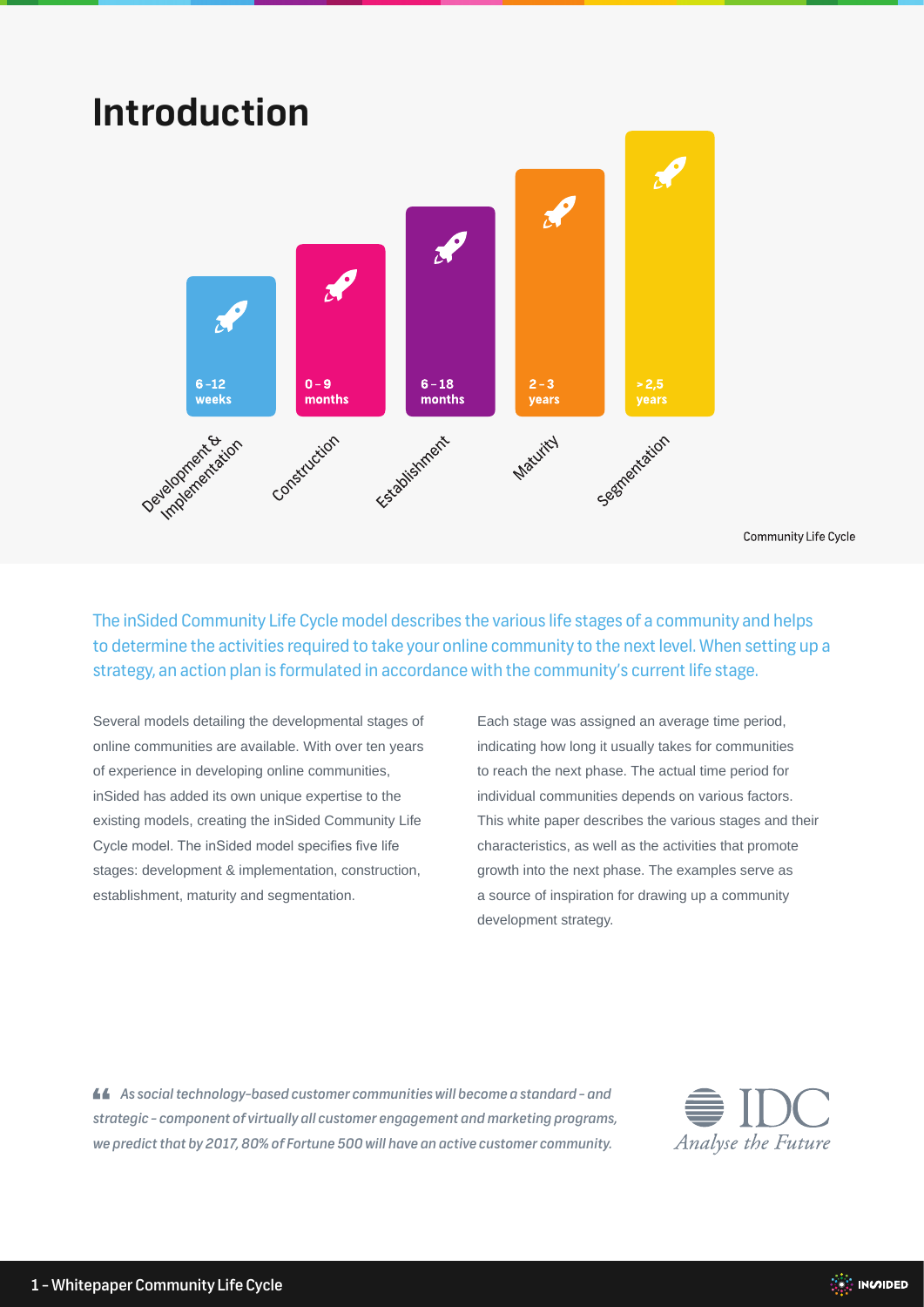### **Development & Implementation**

The launch of an online community is preceded by the implementation process, which provides the foundation for the community. By involving both internal and external stakeholders, this stage can also be used to raise support for the community. A project plan details which steps need to be taken to develop the community from initial concept to launch. This plan details the activities per overarching theme, which are described below.

### Objectives and organisation Moderation

Depending on the community concept, objectives can centre around service, sales, marketing or co-creation. These objectives can be expressed in goals such as reducing the number of calls (service) or implementing an X number of changes to products and/or services (co-creation) Goals should always be measurable. The community organization consists of a community manager, moderators and departmental representatives who meet regularly to discuss the community and its development.

### **Technology**

The technological process includes designing the community interface. In order for the community to contribute to the brand experience, it is important for the community to have its own distinct character. Another major point of consideration is the integration of the community into the existing website in order to attract sufficient visitors. The functionality to be implemented and links to exiting systems are also part of the technology process.

### Community management

Community management includes creating strategic content, activation and communication plans, and setting up reward management (the use of game designtechniques, styles and mechanics in non-gaming contexts and activities to engage users, solve problems and drive desired behaviors).

Finally, moderation includes setting up the operational processes and training moderators to actively moderate and take part in the community.

Once all components have been implemented and thoroughly tested, the community is ready to be launched.

#### Examples of activities

- **•** Emailing customers or customer panels, inviting them to participate
- **•** Announcing the launch of the community in a newsletter with an invitation
- Inviting members to participate in the user acceptance test
- **•** Involving ambassadors in the implementation by asking them to participate in workshops

The inSided implementation phase leading up to the launch of the community may take between six weeks and three months to complete.



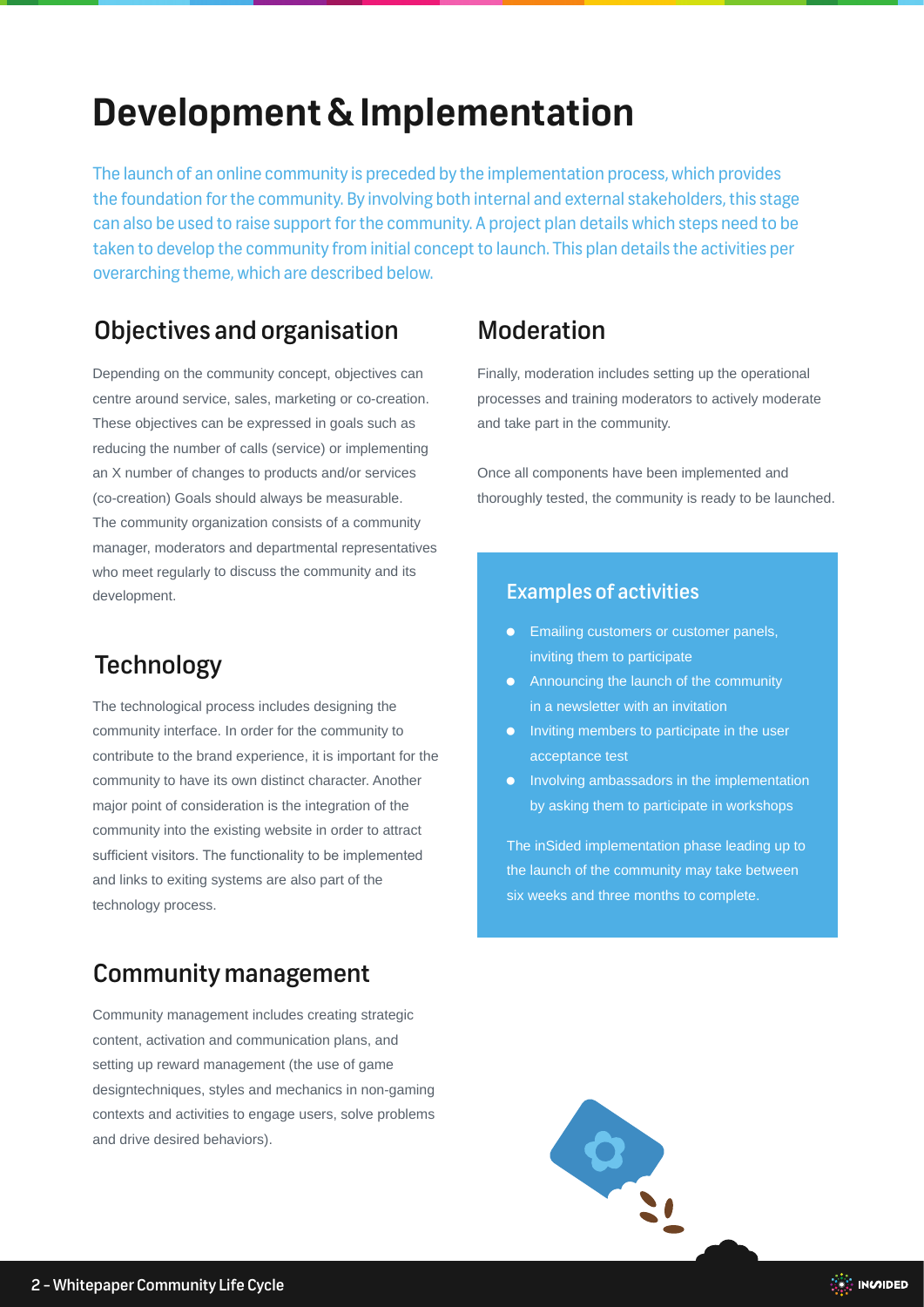### **Construction**

Immediately after the launch, there will only be a limited number of members, who will not generate much content. The community is still not very well-known and its members have not yet formed relationships with one another. As a consequence, visitors are not likely to register or return to the community. At this stage, traffic will mostly be generated through integration with other sites, particularly by means of redirections.

With only a few members and very little activity, the community is not immediately attractive to potential members, decreasing the likelihood of registration or participation. It is like an empty restaurant: not many customers will choose to go in and order something. This is the time to actively start generating content. This may include topics about news items, but can also be video content posted by the community or the community manager. Welcome the members and highlight the objectives of the community. If topics generate responses, be sure to ask further questions to get the discussion going.

In addition to generating content, the content should also be made visible through existing communication channels, such as corporate website pages or consumer newsletters. Content creates traffic, but generating content will initially have to be done by the organization itself.

There should be an active search for people who may be asked to contribute to the community. This may include employees from the organization itself, but should especially target experts in the community's field of interest and individuals interested in its topics. They can be directed to specific topics through, for example, email messages.

In addition to this, the first members can be welcomed personally, e.g. through a private message in which the community manager introduces himself and the community. The first members can also be asked for input in the community: perhaps there's something they would like to find there, or they might like to actively contribute content themselves.

#### Examples of activities

- **Starting discussions on news and current** events
- Placing video content on what is going on in the community
- Inviting people to contribute and welcoming new members using private messages
- **•** Asking for input on the community itself
- **•** Increasing content visibility through integration with the current website or other channels
- Optimizing content for search engines (SEO)

This community-building stage generally takes a maximum of nine months from the launch of the community.

Search results generally constitute a major part of community traffic. The percentage of visitors entering the community through search engines starts out low, but typically increases to over 50% within a year. In order to generate more traffic, the community content can be optimized for search engines (SEO), which is already achieved in a natural way by user generated content. Also, moderators can adjust titles and add tags to optimize content.

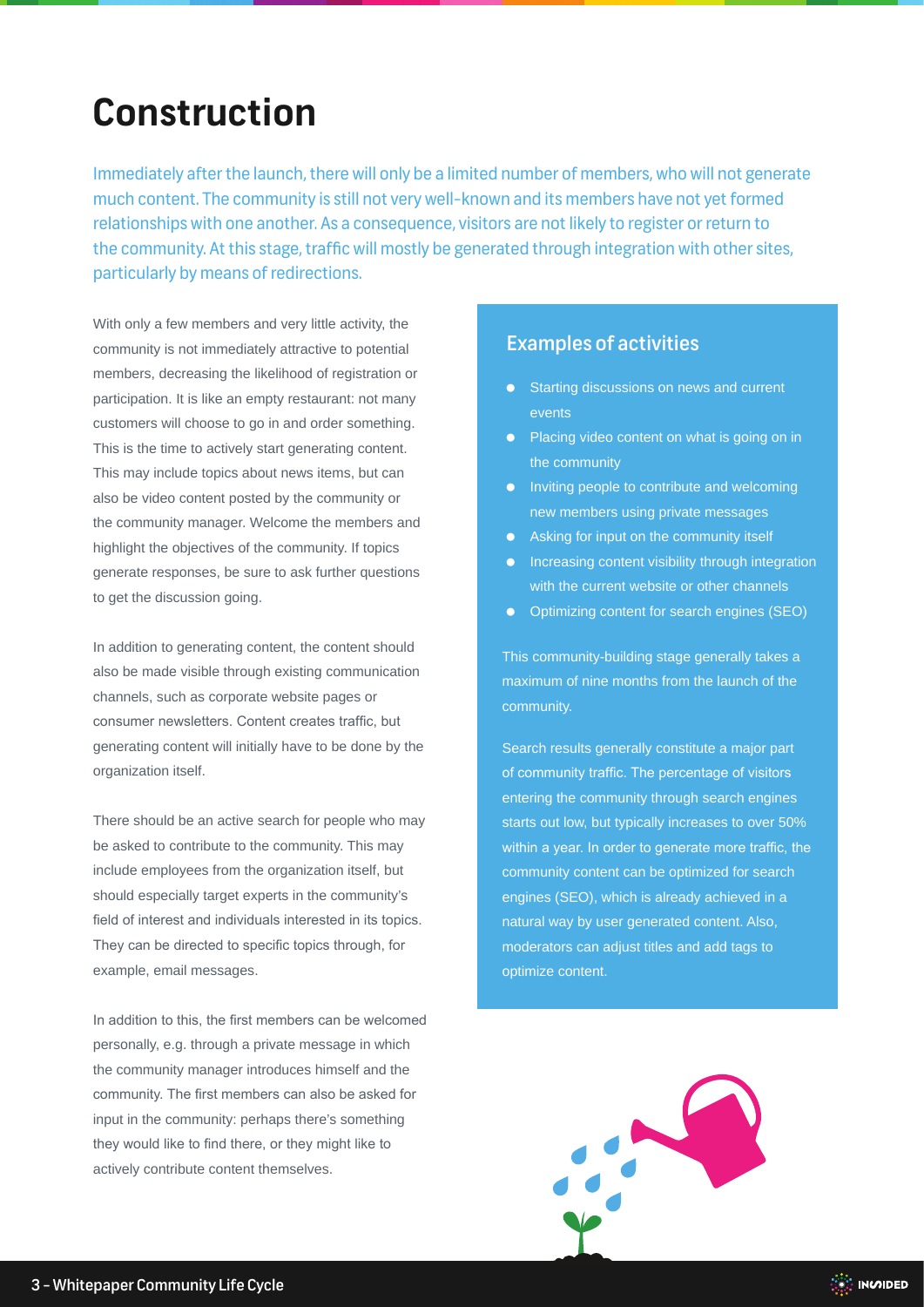### **Establishment**

The establishment stage is characterized by the community becoming more well known. The need for the organization to contribute content decreases. Members recognize each other and start to form relationships, which is reflected in the way they actively react to each other's topics and responses. In this phase, traffic is mainly generated by search engines.

The focus of the activities shifts to the proper processing of user-generated content, e.g. its structure; topics can be moved, merged or renamed. This increases the visibility of topics and coherence within the community.

The organization may also keep contributing content in order to make the community even more interesting to its existing members. The contributed content will, however, be of a more in-depth nature, i.e. sneak previews of new products and the opportunity to test them.

The community managers should start selecting active members and get them involved in community building, for example by inviting them to come and visit in person at joint events. Online events, such as Q&A sessions or webinars, can also be organized at this stage. Moreover, active members may be asked to take on moderating tasks, initiate topics and organize additional community activities.

The community is now ready to be integrated more broadly, for instance by placing relevant topics on product pages or current topics on the customer support page. The community can also be used on campaign pages when introducing a new product.

#### Examples of activities

- Scheduling expert Q&A sessions
- **•** Conducting interviews with community members
- Sharing insights about the community itself
- **•** Creating think tanks on topical themes
- **•** Broaden integration e.g. to product pages
- **•** Activating super users by inviting them to actively participate and give feedback
- **•** Organize an offline event where members can meet in 'real life.

Communities generally enter this stage in the 6th to 18th month after their launch.

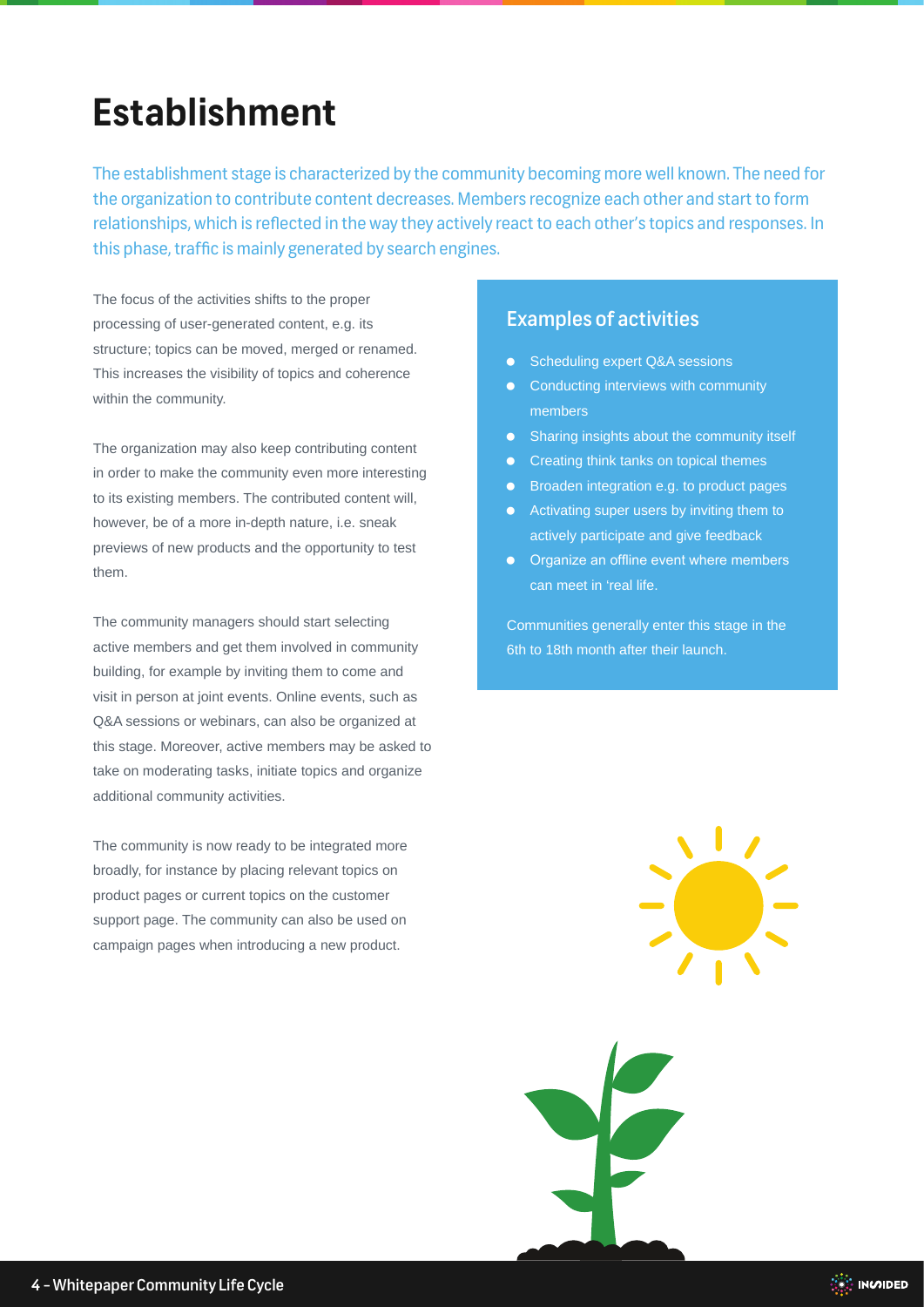### **Maturity**

The characteristic feature of this stage is that the community has developed an identity or shared culture. This is the stage when activity becomes stable and members facilitate most of the activities. Without external impetus and additional activities, the community is not likely to expand any further. At this stage, a large amount of data about the community has become available.

Potential activities to be undertaken at this stage concern user activation, internal support, analyses and communication.

Users can be activated by presenting them with selected content that is relevant to their profile. They can also be actively involved in the further development of the community by contributing ideas. As with the previous stages, this phase is suitable for sharing community news and insights with members.

Data may be gathered to construct cases demonstrating the community's success and ROI to internal and external stakeholders. This will not only create new traffic but will also increase internal support, which is crucial to the community's continued existence and development. Engaging multiple departments and company management will create a favorable environment for any additional investments required to continue to professionalize the community.

PR and communications may also generate more traffic, for example by sharing business cases with research institutes or media, being interviewed by industry publications, short-listing for awards (social, customer contact, marketing, etc.), or giving presentations at trade fairs and conferences.

#### Examples of activities

- **•** Developing a personalized community page
- **•** Assigning 'VIP' privileges to super users
- Setting up a separate community for test panels/co-creation
- Highlighting ROI business cases, e.g. on call reduction
- Sharing interesting cases within the organization (successes, challenges, etc.)

Communities tend to reach the maturity stage in two to three years after launch.

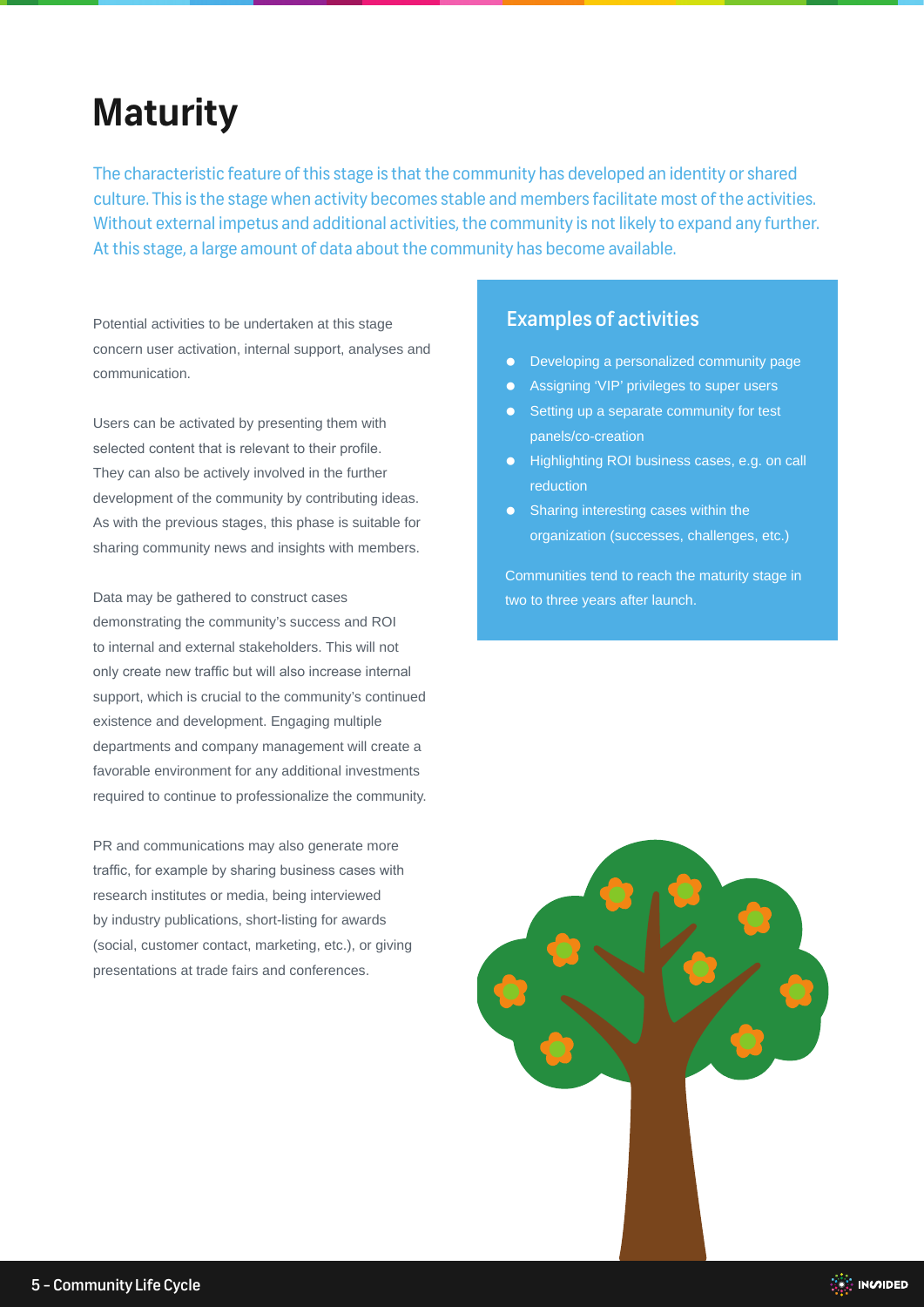## **Segmentation**

The final stage is segmentation. There is a chance that activity decreases during this stage, for example because the community lacks coherence. Members may no longer feel that their contributions adds much value. This may decrease their sense of community and added value.

Segmentation may take place based on friendships that have been created or shared interests, maintaining the community's relevance to its members. Segmentation is essential for keeping the community intimate and reducing potential information overload.

Sub communities centring around specific topics may be set up within the larger community. A telecom operator, for instance, may consider creating an Android sub community. Members owning an Android device will only see (on their own request) topics related to this operating system. A utility company may centre sub-communities around specific products or services. If the topic of solar panels comes up regularly, one could consider creating a community for this. A bank might set up an investment community.

By this stage, some experts will likely have become active in the community as well. They are important because of their specific expertise that they can use to provide information and answer questions by (new) members. However, some experts may find this rather limiting and will appreciate separate expert groups within the community. In this way, they will remain interested in participating.

#### Community activities

inSided divides all community-related activities into three categories: content, traffic and activation. It is important that the activities are executed in this order. Content generates traffic because it provides input for (potential) members. Traffic can be activated and will eventually lead to more content. The focus will initially be on content and traffic, and will gradually shift towards activation.



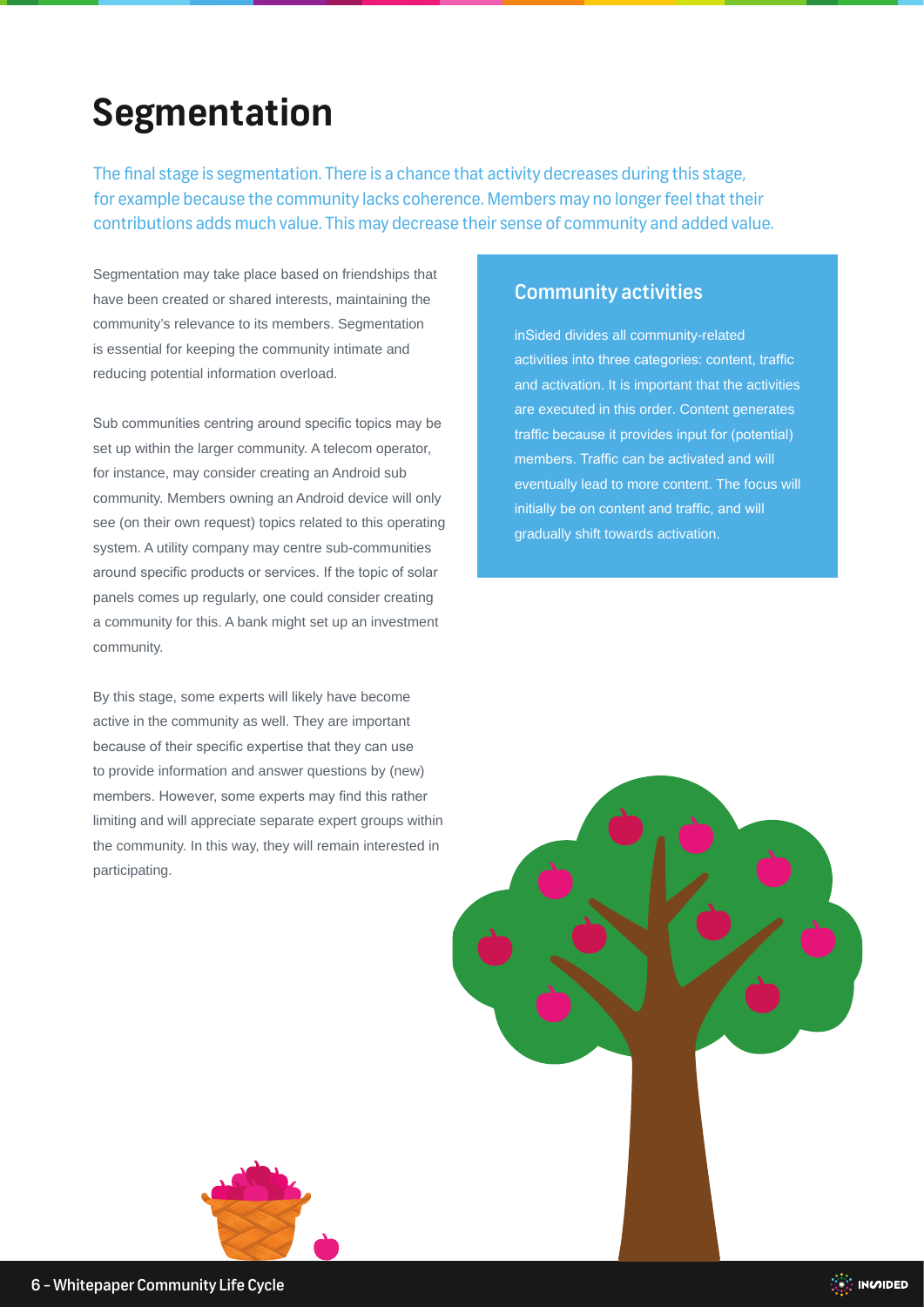### **Conclusion**

The time span between development and implementation up to segmentation is about 2.5 years or longer. The actual period will vary for individual communities. How quickly a community develops depends on various factors. The internal support from within the organization is particularly crucial to community development, as are the available time and resources that can be invested in the project.

An additional factor is how well the topics on the community fit the interests of the target group or potential members. We recommend performing target group analysis first and adapting the contents and activities to the results. Not every type of industry will automatically motivate people to talk about your products and services, but the content can usually be written in a way that will attract a large target audience. Organizations may also choose to start a community that extends beyond its own products and services.

These success factors, as well as the activities that are undertaken to promote the community, determine its growth. The more you invest in the community and manage to fulfil its needs, the greater the chance that the community will develop at a normal pace. It is essential to have available the required expertise in the area of community management.

If the community is not developing as it should, in spite of the presence of the above success factors and activities, the community concept established during the implementation phase may need adjustment. This will entail a restart of the community life cycle and applying the same techniques in accordance with the community life stage.

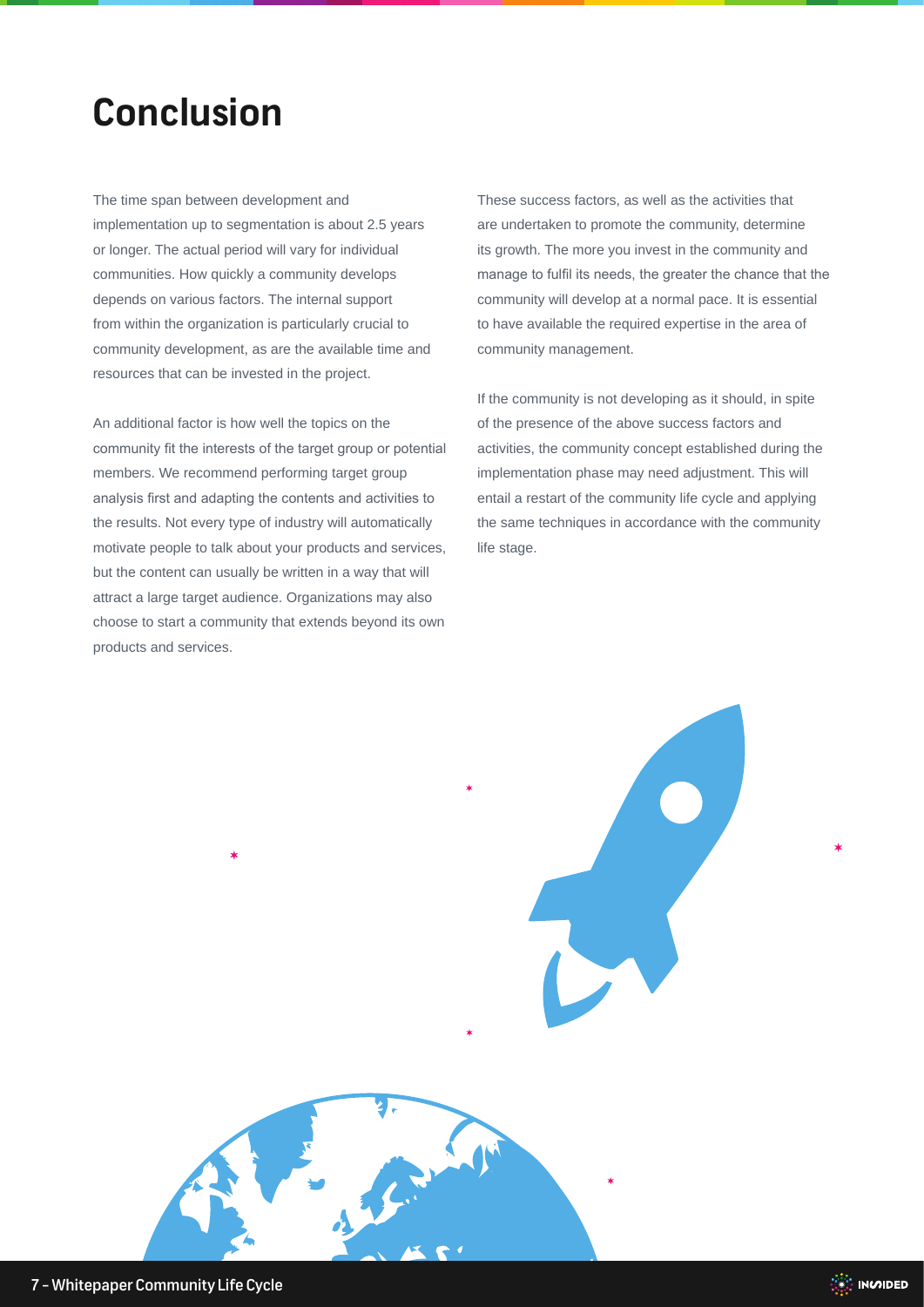### **Customer communities**

In today's business climate where competition continues to increase, margins are shrinking, and core services become commodities, companies are forced to become truly customer-centric.

inSided communities are a powerful engine for the creation, capture, discovery and cultivation of conversations. These conversations provide a new way for people to truly engage with one another about what's important to them and share their opinions and experiences with brands and each other. At the same time, communities create new opportunities for companies to connect with their consumers, develop trust-based relationships, and gain unique customer insights to fuel more effective marketing, sales, and service experiences.

Unlike social media like Facebook or Twitter, online communities are customer networks you own. You can harvest the user-generated content it produces, analyze it, and use it to inform business decisions. Community content and user data can be seamlessly integrated into existing websites, customer portals, mobile apps, and enterprise systems - fully customized according to your branding guidelines. And you can continue to deliver the right social customer experiences for your brand no matter how the social media environment changes.